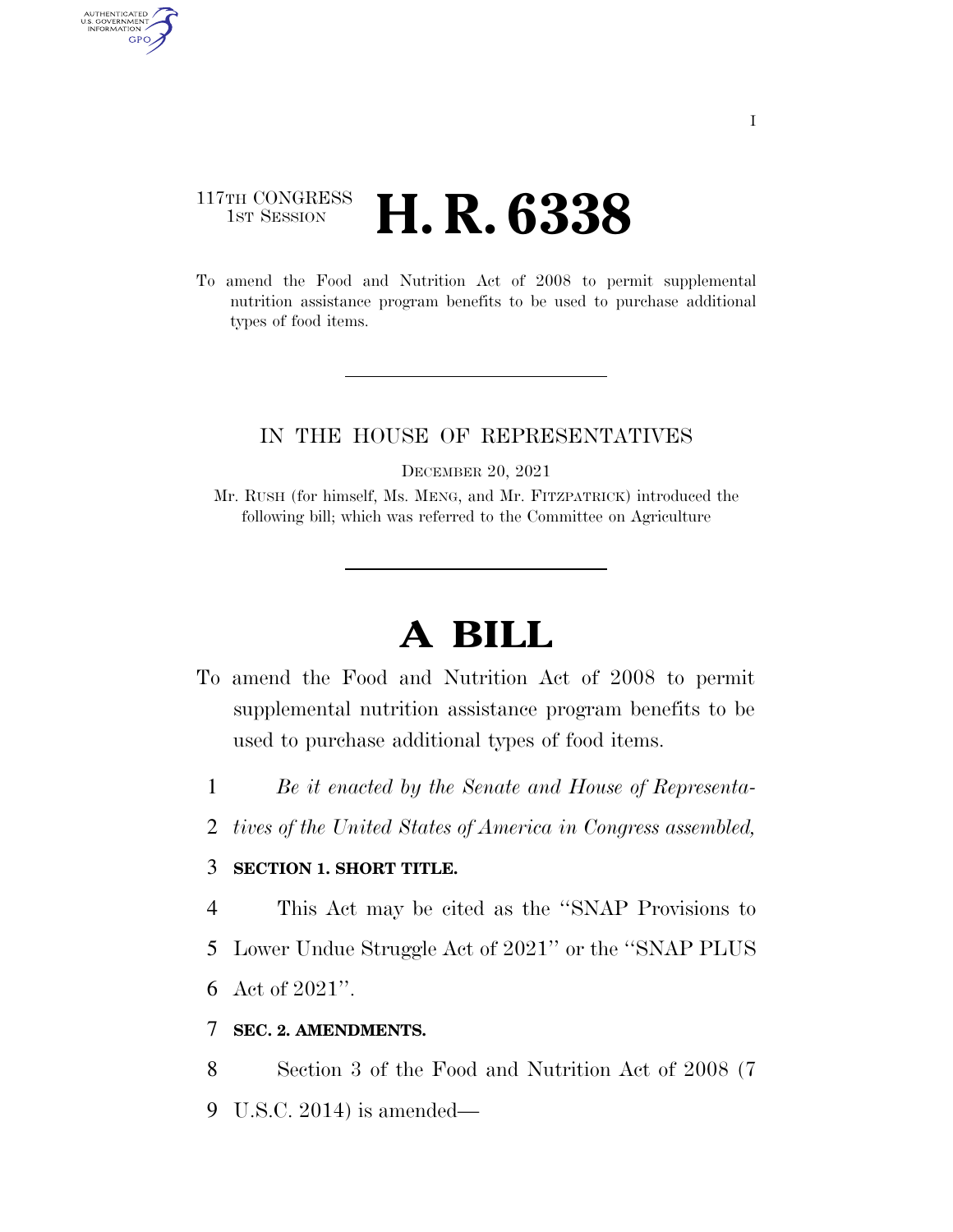| $\mathbf{1}$   | $(1)$ in subsection $(k)$ —                                         |
|----------------|---------------------------------------------------------------------|
| $\overline{2}$ | $(A)$ in paragraph $(1)$ by striking "hot                           |
| 3              | foods or hot food products ready for immediate                      |
| $\overline{4}$ | consumption other than those authorized pursu-                      |
| 5              | ant to clauses $(3)$ , $(4)$ , $(5)$ , $(7)$ , $(8)$ , and $(9)$ of |
| 6              | this subsection,",                                                  |
| 7              | $(B)$ by striking "and $(9)$ " the last place it                    |
| 8              | appears and inserting $\cdot\cdot(9)$ ", and                        |
| 9              | (C) by inserting before the period at the                           |
| 10             | end the following:                                                  |
| 11             | ", and (10) prepared foods fit for immediate consumption            |
| 12             | and hot foods",                                                     |
| 13             | $(2)$ in subsection $(o)(1)(A)$ —                                   |
| 14             | (A) by inserting "(i)" after "(A)",                                 |
| 15             | $(B)$ by striking "; or" at the end and in-                         |
| 16             | serting "; and", and                                                |
| 17             | (C) by adding at end the following:                                 |
| 18             | "(ii) does not have more than 50 percent                            |
| 19             | of its total gross sales from prepared foods fit                    |
| 20             | for immediate consumption and hot foods; or",                       |
| 21             | and                                                                 |
| 22             | $(3)$ in subsection $(q)(2)$ —                                      |
| 23             | $(A)$ by striking "include accessory" and in-                       |
| 24             | serting the following:                                              |
| 25             | "include—                                                           |